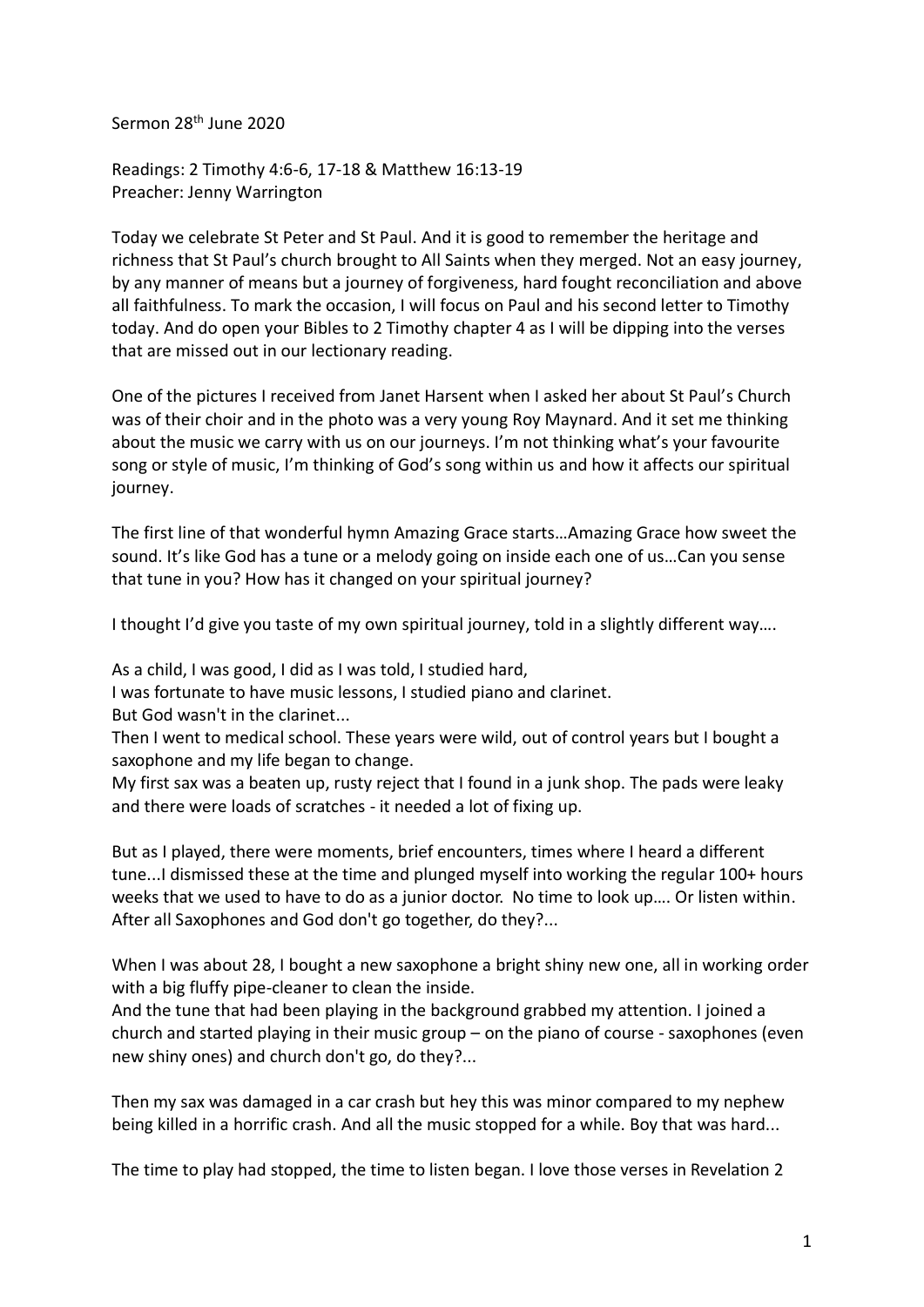where it says – if you have ears then listen to what the spirit says. And it repeats it not twice but 4 times like a constant drumbeat, if you have ears then listen to what the spirit says.

So, I listened. I listened to Nicky Gumble on audiocassette – it was that long ago! I went to an alpha course and then on the Holy Spirit day away – I heard God, for the first time I really heard God and what do you think he said? Did he say...go and play your saxophone?...no, God had deeper stuff to do with me... he said 'I Love you'. You are my beloved..

My whole journey changed direction. And you know…perhaps now, I am a saxophone... My insides have been cleansed, not by a fluffy cleaner, but by the blood of Jesus. I breath in, not just air, but the holy spirit and I breathe out a different tune, about God's amazing grace, And you know what saxophones and church do go together.

Ok so that's one way of sharing a faith journey. Some of us have been studying the early church in Acts and have been reading about Peter and Paul and their different journeys and their different personalities, and we have been encouraged to write our testimony in different ways and I have been humbled to read some of these. Some of your journeys have been far from easy and yet, you know that God has stood by your side and given you strength. Your journey will be very different from mine – the tune God plays in your heart is unique to you.

In our reading from Timothy, Paul is coming to the end of his life's journey …. He is writing from prison and is soon to be executed….Let's dip into the passage and see how Paul, the murderous persecutor, who was transformed by an encounter with Jesus, approaches the end of his earthly journey….

Paul probably ended his days in the Mamertine Prison in Rome. Although Paul doesn't name it, Mamertine was well known to be the Roman Death Row prison. In human terms this was a very difficult time for Paul. His friends had all but abandoned him. If we take a look at those verses missing from our reading – verses 9-16…. He tells us that Demas, the close friend and co-worker, who is mentioned in Colossians 4: 14 and Philemon 24, deserted him "because he loved this world." Maybe he lost his faith? Alexander the metalworker and former teammate had also abandoned his faith and was now taking advantage of Paul's imprisonment to undermine his message.

These wounds from former friends must have hurt Paul far more than the chains placed on his wrists and ankles by his enemies.

Some of Paul's friends had left him for the best of reasons. We are able to piece together what happened in the final months of Paul's life from these verses and from the rest of his letters. He had evidently been reunited with Titus and had sent him along the coast to plant churches in modern-day Croatia. (Titus 3:12) He left his Ephesian co-worker Trophimus behind in Miletus (Acts 20:4) He left Erastus behind in Corinth (Acts 19:22) And once at Rome, he sent Crescens to help the churches in Galatia.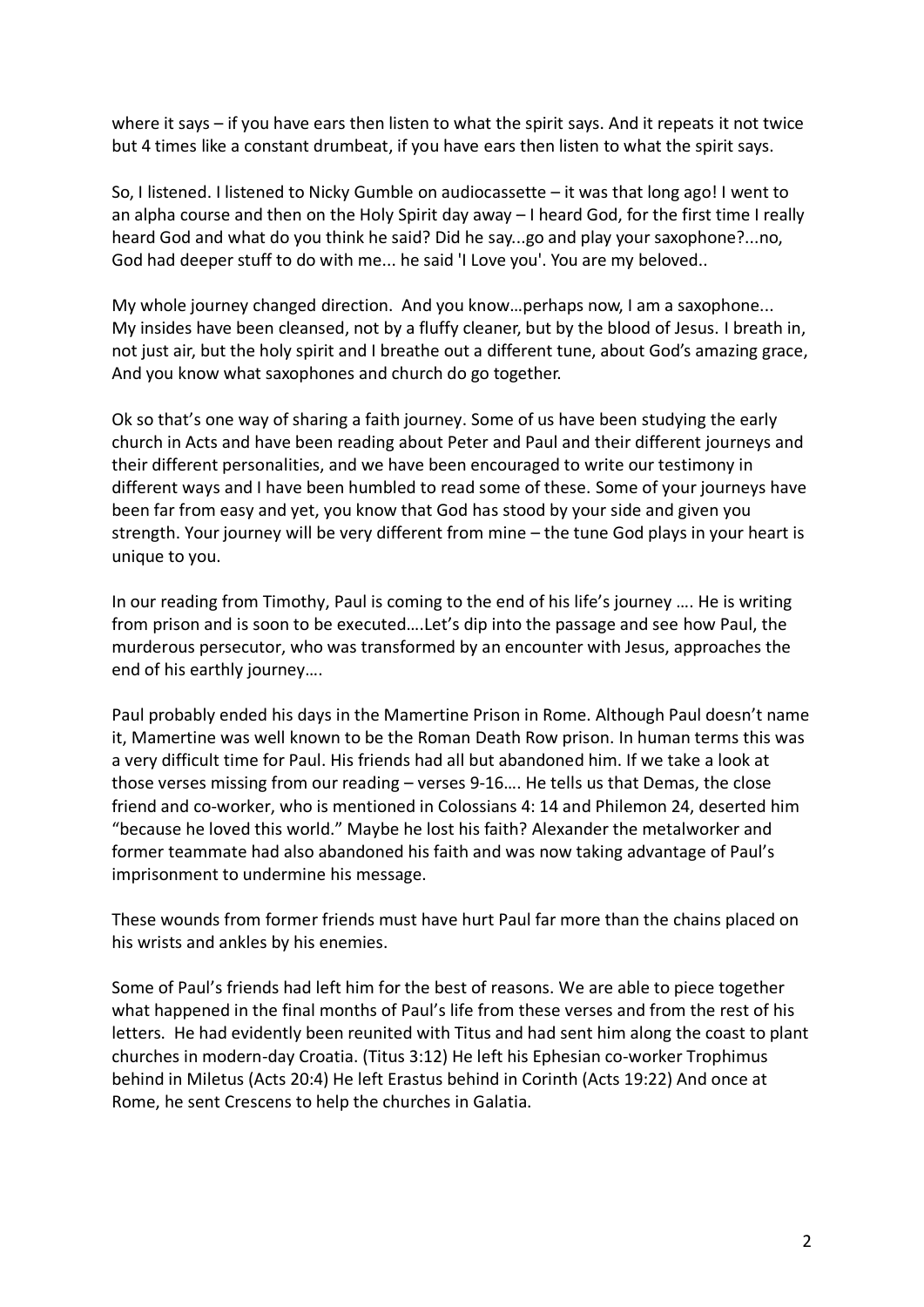So, some of his friends had left for good reasons but the only person who was left to bring comfort to Paul in his hour of need was his old friend Luke, the doctor. Paul is so cold and lonely that as we see in verse 9, he begs Timothy to come to him quickly, bringing his cloak to keep him warm in the dungeon and his scrolls and parchments to help him pass the long and lonely days. We read in verse 10 that he asks Timothy to bring Mark too. Paul & Mark had clearly been reconciled by this time having fallen out several years earlier.

Paul felt lonely, abandoned, betrayed. Lonely, abandoned and betrayed, words that may resonate with you at this time…Lonely, abandoned, betrayed…but more than this Paul knew he was going to die.

One thing this pandemic has brought is a change in the taboo about talking about death. Every day we are told the daily death figures in this country and others. We hear stories of thousands who have lost loved ones. I'm sure all of us know people who have died. Many things are uncertain in life but at least one thing is guaranteed. Unless Jesus returns first, every single one of us will die. You know that, and perhaps at last we are beginning to talk about it more openly.

Some people die kicking and screaming against death, but not Paul. He is determined to end well. He sees his life as something that belongs to God. … like the drink offerings, that were poured out by ancient priests as liquid sacrifices to God. (Exodus 29:40-41) The very tune of Paul's heart was worship. During his first imprisonment in Rome, he talked about being poured out like a drink offering. (Philippians 2 :17) And now, as he faces certain death, he repeats that he is happy to be "poured out." He does not see death as a waste of his life. He sees it as the glorious culmination of a life, a life that he has walked with God, and for the glory of God. In verse 6, he refers to his imminent death as his departure or analusis, the Greek word that was used for unloosing the moorings of a ship so it could set sail. Paul never moored his identity to what he did, or to what he achieved, or to his position as a leader and so he is happy to be unmoored from it by death. He looks to the horizon like a sailor eager to set out to sea.

Some people die full of regret that they have not seen all their dreams fulfilled, but not Paul. He looks back positively on what he has managed to accomplish, instead of mourning the years that have been wasted, as he could have done. He has spent five of the final ten years of his life in a Roman jail, but he is not bitter. He tells Timothy "I have fought the good fight, I have finished the race, I have kept the faith." He never had the chance to preach the Gospel in Germania or Britannia, but he is content to accept that those were not part of the journey that God had laid out for him. He never saw the fulfilment of his great longing to see the Jewish nation turn en-masse to Jesus, as their Messiah, but he trusts that he has played his part in that unfolding drama. Let's do our best, dream our dreams but have no regrets. It's human nature, isn't it, to wish we had done more, the 'if only's' ….but Paul is teaching us to do what we can and accept that it is enough, in God's economy.

We read in Hebrews 11:13 that similarly Abraham, Sarah, Isaac and Jacob 'were still living by faith when they died.' They did not receive the things promised; they only saw them and welcomed them from a distance." The writer commends them for passing their prophetic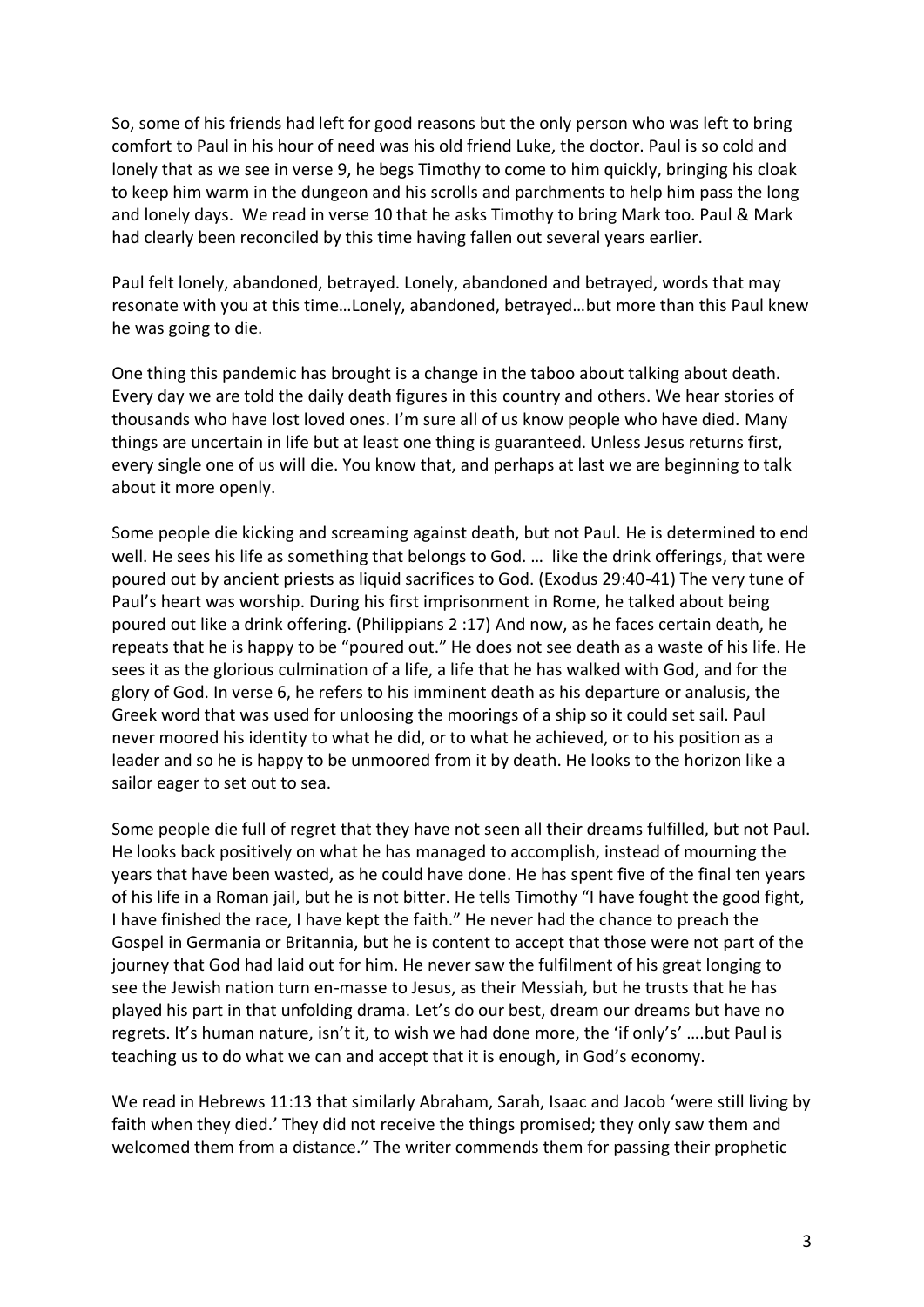promises on to their children, trusting God that he would accomplish their dreams without them.

This, my friends, is faith.

Faith looks at God and believes that, by his grace, the next generation will be ready. Paul happily hands the baton over to Timothy, Mark and others. No regrets. Because he knows there is a crown of righteousness waiting for him. The word crown here was that used for the laurel crowns awarded to victorious athletes. He ends these verses by telling us that similar victory crowns await us all if we live our lives longing for Jesus, as he did.

Was he perfect? Oh boy, No! Did he know he was going to be judged by God when he died? Absolutely, Yes! And that's the same for us all. None of us are perfect and we will all be judged…

Are you afraid that God will not receive you into heaven, because of past failings? Paul mentions Judgment Day for the third time in this short letter because he is convinced that for him it will be a day of great reward. Far from being fearful about Judgement Day, as he ran towards the finishing tape of his life, he became more and more excited that it would vindicate him. He believes that Jesus is "the righteous Judge" who will not forget the sacrifices Paul has made. He is in no doubt that a "victory crown of righteousness" awaits him.

None of us gets to decide whether we will die. We only get to decide how we will do so. Paul models for us what it means to die without reluctance or resistance or regrets. He shows us how to trust in God's grace. He knew Jesus was the Messiah, the son of the living God. He knew that through the life, death and resurrection of Jesus, this crown was a certainty for those who believe.

Our Matthew reading reassures us that whatever we do, Christ's church will continue. 'the gates of Hades will not overcome it'. Yes, we play our part, and our role is to encourage the next generation of believers and preachers and evangelists. Teach your children, encourage each other to seek God, to seek that melody that God is playing within you. And be reassured, be not afraid, as it says in v 7 – The Lord stands at our side and gives us strength. We may feel afraid or lonely, but if you believe, you can never, ever be alone.

Paul is about to make his final defence before a Roman judge. Nero has already spilled so much Christian blood that Paul knows his fate is sealed. His time is close and he accepts it without reluctance or resistance, He rejoices that "I was delivered from the lion's mouth" and he is confident that "the Lord will rescue me from every evil attack and will bring me safely to his heavenly kingdom." No earthly chains stopped Paul from knowing the freedom that Jesus brings in this life. He truly understood grace.

My friends, let no earthly chains stop you from knowing the freedom that Jesus bring you in this life. The letter ends with a promise for us all. The promise that the Lord will be with us always, just as he was always with Paul. The promise that God's grace will be sufficient for us and for all those we bring to faith in the Gospel.